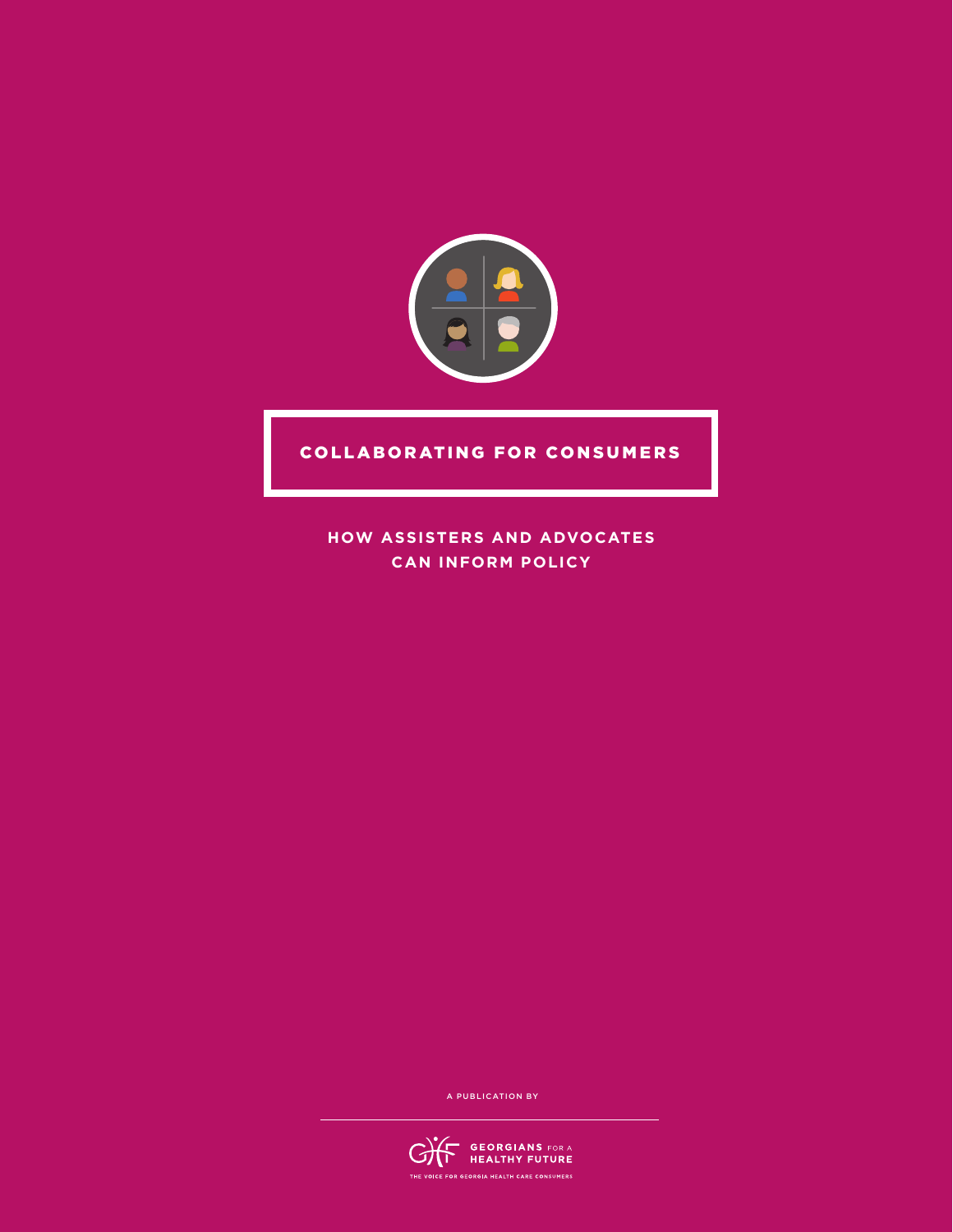

In August 2016, Georgians for a Healthy Future convened consumer and patient advocates, health insurance enrollment assisters, and direct service providers for a half-day summit to discuss opportunities for collaboration to better reach shared goals of

increasing coverage and access to care in Georgia. Approximately one hundred people participated in the convening, which included separate breakout sessions for enrollment assisters and for advocates as well as two panel discussions featuring policy experts and leaders from the various sectors represented.

This paper presents several opportunities for advocates and assisters to work together to improve coverage and access to care for health care consumers in Georgia. Some of these ideas were proposed and discussed at the convening, while others were developed through research and individual interviews conducted by Georgians for a Healthy Future. It should be noted that, while the policy opportunities discussed below are described in terms of assister-advocate collaboration, they may also apply to opportunities for collaboration between a range of service providers who help consumers and advocates.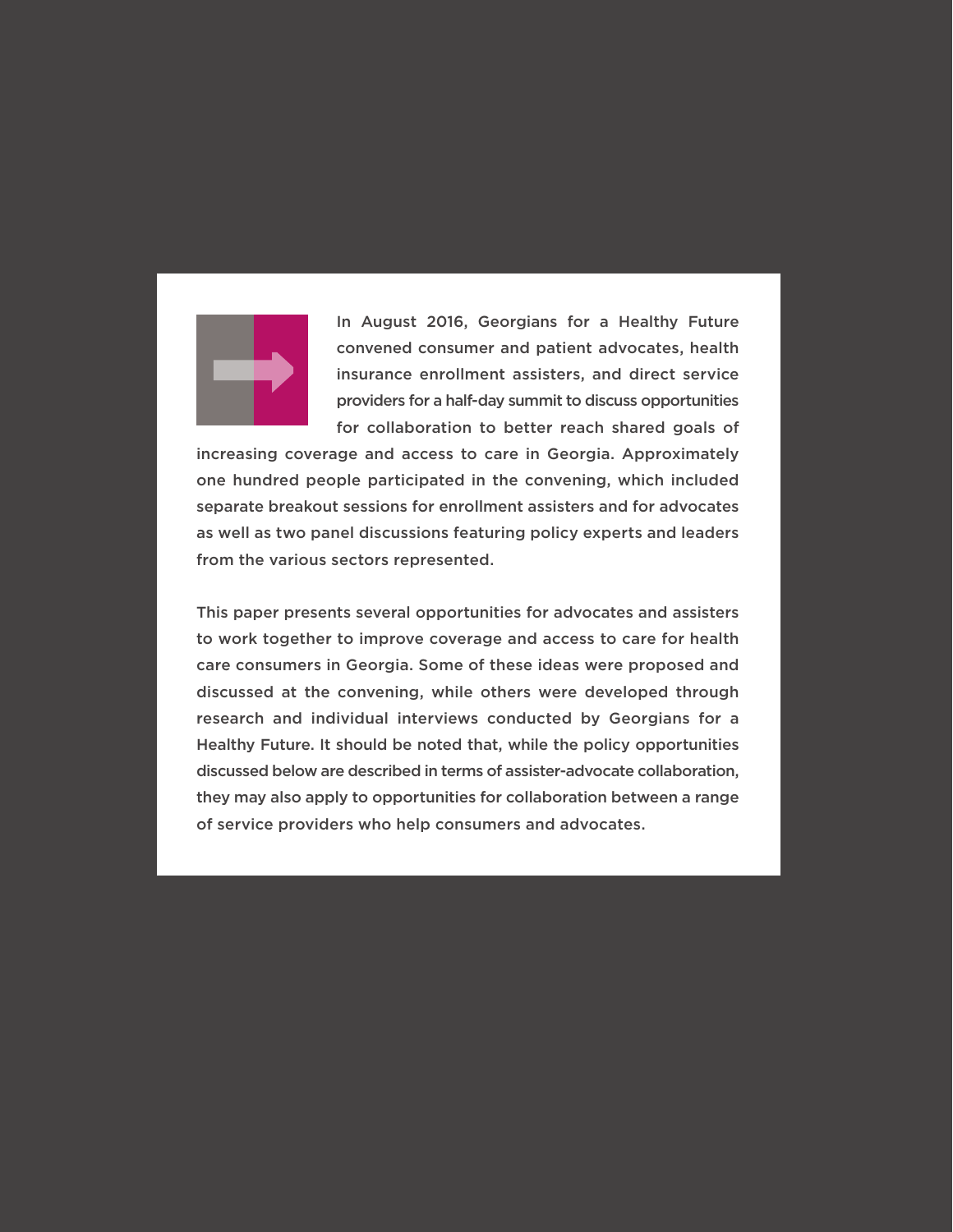### The Opportunity

Health advocates and enrollment assisters both work for consumers. Assisters help to ensure consumers have the information and assistance they need to access coverage and care; advocates work to ensure that the health system meets the needs of consumers. Over the past three years, nearly half a million Georgians have newly enrolled in health insurance, many with the help of enrollment assisters. By communicating with each other about trends in consumer experiences, best practices that can be scaled up, systemic challenges and barriers faced by consumers, and policy opportunities that can address these challenges, assisters and advocates can create a feedback loop that informs policy and benefits consumers. Despite these opportunities for collaboration, there remains some space between Georgia's assister and advocate communities. This paper is intended to serve as a roadmap for collaboration between these two communities.

#### 2P: PATTERNS AND PARTNERSHIPS



During the August convening, enrollment assisters and direct service providers participated in a case study exercise to think through how to better identify patterns and form partnerships with groups that can apply those patterns to the policy arena. Participating assisters determined that knowing what to refer, when to refer, and to whom to refer would allow them to serve consumers beyond their capacity.



### Enrollment **Assister**

Health insurance navigator and certified application counselor organizations provide free, unbiased help to consumers in every region of the state who need assistance with the health insurance enrollment process. In Georgia, both navigators and certified application counselors must complete federal and state training and be certified to provide assistance to consumers. The term "enrollment assister" can refer either to a health insurance navigator or a certified application counselor.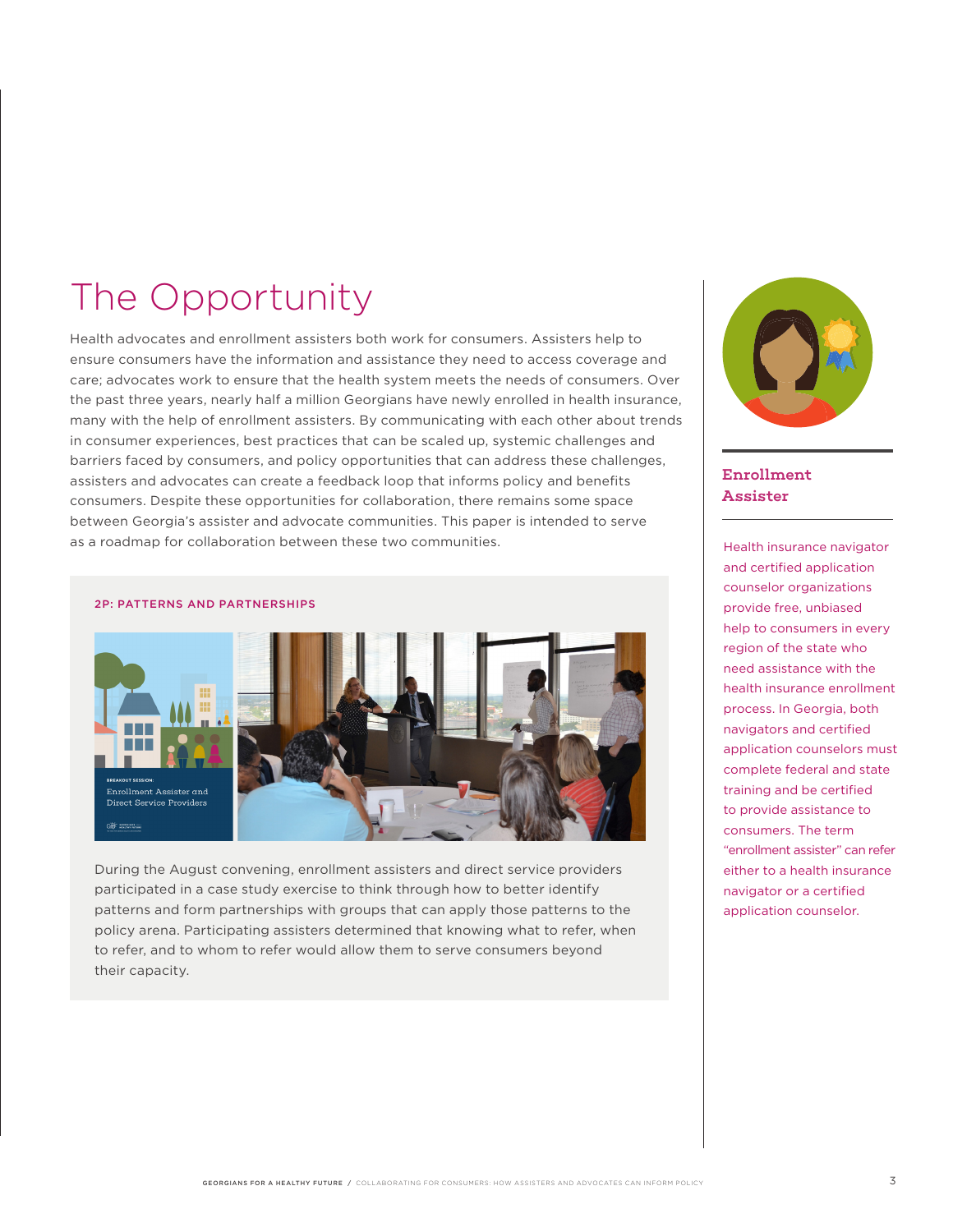During enrollment appointments or other encounters, consumers necessarily provide individual information to their enrollment assister about their health status, problems that they have had with their coverage, affordability concerns, and more. Assisters, consciously or not, aggregate this information and feedback so that they can intuitively identify themes and trends among their consumers which may highlight barriers to coverage or care. When advocates are made aware of these trends by assisters, advocates can work to identify what systemic changes are needed and build a strategy for change accordingly. When advocates are successful in their efforts and there is a resulting policy change that will affect consumers, advocates are then responsible for supporting enrollers. Advocates must educate assisters about the changes so that assisters can adjust their enrollment practices, or community outreach and education to match the new policy and accommodate the consumers who are affected.

Enrollment assisters play a critical role in connecting millions of people to health coverage. They work tirelessly to ensure that everyone who applies for coverage has the right information to choose the plan that's best for them, and to ensure that consumers are able to stay covered and get the health care they need. Assisters are also trusted voices in the communities they serve.

#### *— Families USA, Public Policy for Assisters Guide*

Advocates and enrollment assisters can also partner to directly serve their constituents. Consumers seek out assisters to answer questions about or to enroll in health care coverage, but these same consumers may need other resources and supports. Assisters are often not equipped to provide supports like transportation, disease-specific information & assistance, or legal advocacy; however, many advocacy organizations have these capabilities and can work with consumers to fulfill their needs beyond the scope of what enrollment assisters can deliver. Advocates may also reciprocate with referrals of their own, by identifying constituents who remain uninsured or need enrollment or post-enrollment assistance. These reciprocal relationships can result in an assister who develops an expertise in the health needs of certain populations (e.g. refugees, people living with HIV/AIDS, diabetics), and is better able to assist consumers in choosing coverage that will serve their health needs. Through assister-advocate partnerships, the spectrum of consumer needs can be met more completely.

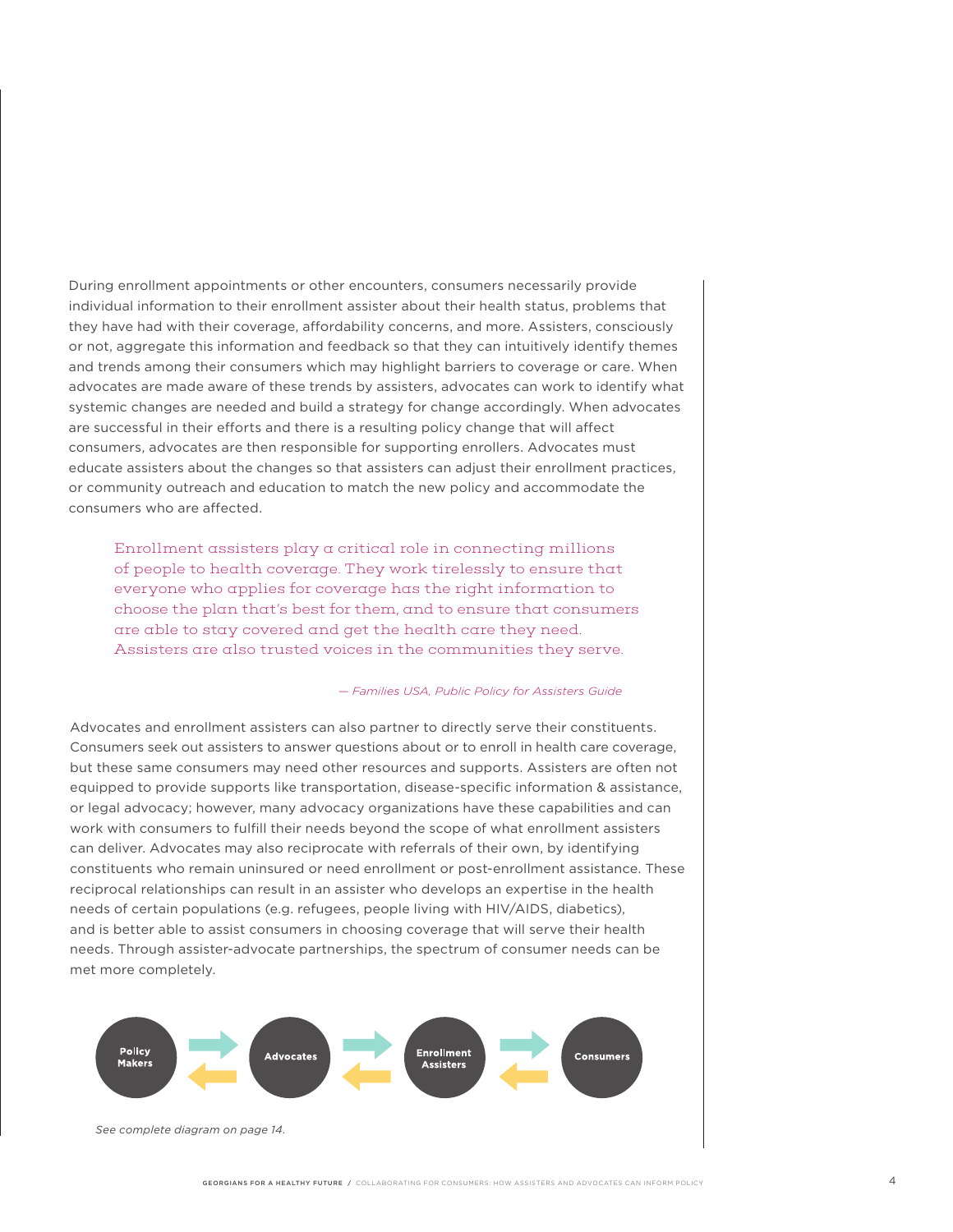# Policy Opportunities

Discussions with advocates and assisters have resulted in the identification of several policy opportunities that are ripe for assister-advocate partnerships. These issues contribute greatly to the experience that Georgia's consumers have or will have with their health care coverage and the health care system. It is in their interest that advocates and assisters work together to ensure consumers' interests are addressed.



#### COSTS AND BENEFIT DESIGN IN HEALTH PLANS

While health care costs have grown more slowly in recent years, plans are shifting more costs to consumers through higher deductibles and out-of-pocket costs. That means that despite many more people buying health coverage, there are some that cannot afford to access the care that should come with coverage. Two opportunities exist for advocate-assister

partnerships to influence the costs of coverage.

The first is rate review, an annual process during which insurance companies submit their proposed plan rates for the coming year to be reviewed by state and federal regulators. Included in the review process is the opportunity for public comment when advocates and other interested stakeholders can submit comments to the Georgia Department of Insurance (DOI) regarding their concerns about proposed rate changes. Georgia's DOI in turn must respond to the proposed changes, requesting further adjustments if proposed rates are not reasonable or are insufficiently justified. Assister input can help to inform and strengthen public comments made by advocates. When a strong case against rate increases is made the result may be lower costs of coverage, which consumers consistently express is their biggest concern when purchasing coverage.

The second opportunity to influence costs is in the identification of discriminatory or unclear practices in cost-sharing or service coverage. Because assisters are often very familiar with the details of the various health plans available in their service areas, they may be able to identify trends in drug tiering or cost-sharing for certain services that disproportionately affect a population of people (ex: people diagnosed with hemophilia or people who identify as transgender). If they share this information with advocates, then advocates can work with the DOI and insurers to resolve the discriminatory practices. The recently issued ACA Section 1557 rules on non-discrimination provide a timely example on the importance of this kind of work and partnership.



### Section 1557 of the Affordable Care Act

Released in May 2016, the final rule for Section 1557 prohibits discrimination based on race, color, national origin, sex, age or disability in certain health plans (including Marketplace plans), by certain health care providers, and in other circumstances. Significantly, this rule is the first time that health care discrimination based on sex is disallowed by the federal government. This new rule has the potential to reduce health disparities experienced by women (especially women of color), transgender individuals, and those who identify as gay, lesbian, bisexual, or otherwise. Because this rule is so new, it is especially important for assisters and advocates to work together to identify successes and failures so consumers experience the full benefits of protection under Section 1557.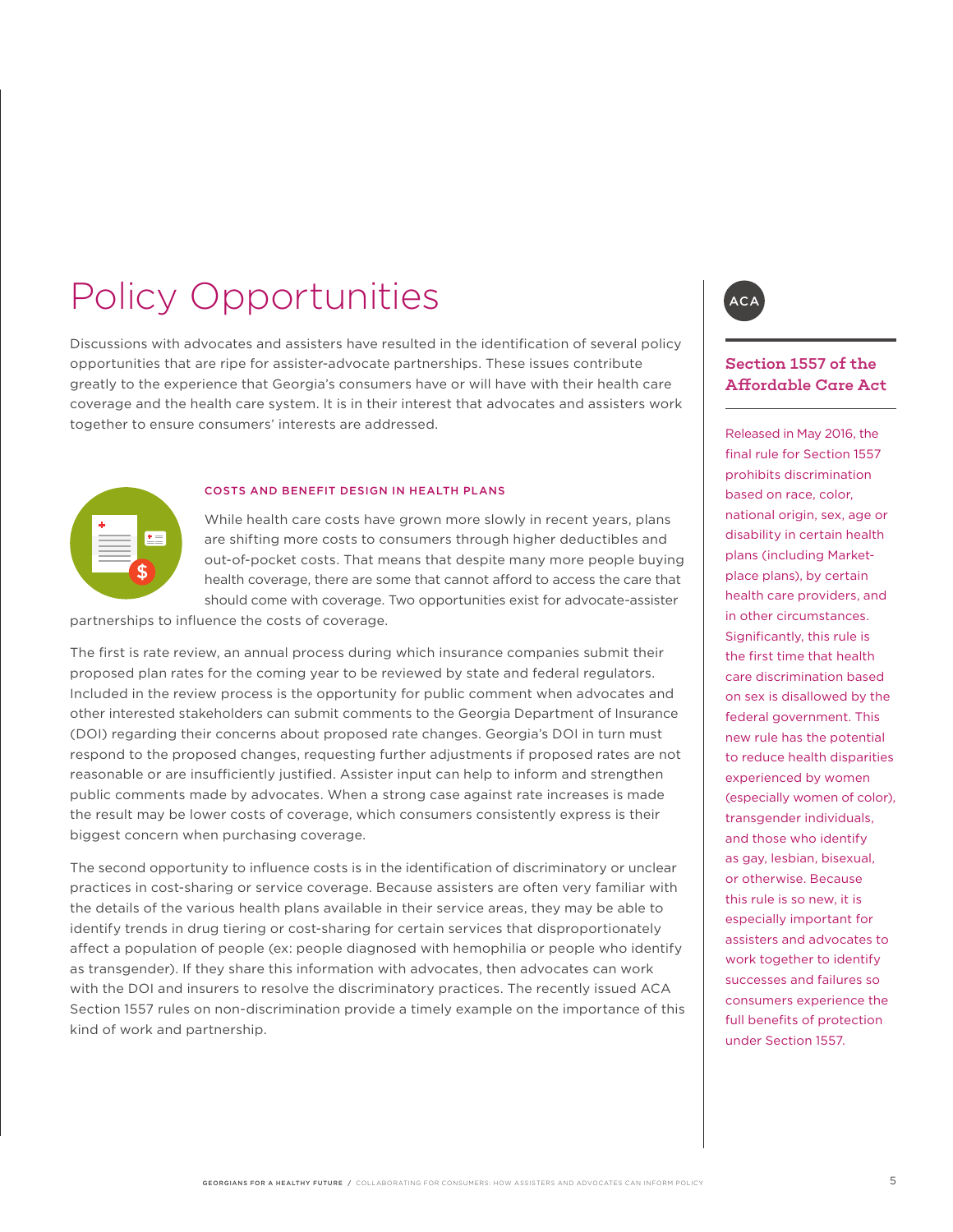#### ASSISTER BREAKOUT SESSION: CASE STUDY

During the assister breakout session at the August convening, a case study focused on LGBTQ Georgians who may face discrimination and how new non-discrimination rules under Section 1557 of the Affordable Care Act may apply. Assisters worked together to develop some acronyms to help them identify potential cases of discrimination for referral. These acronyms are:

 **NOC-DARS:**  National Origin, Color, Disability, Age, Race and Sex.

NOC-DARS represents the areas in which discrimination is prohibited in health care under 1557.

#### **SILVER:**

- S: State where the event took place
- I: Institution involved
- L: List details
- V: Violation Type
- E: Evidence
- R: Representative Involved

SILVER represents the information that consumers may need to provide to help document and report cases of potential discrimination in health care.



*Enrollment assister Vincent Spann led the group in developing these acronyms during the breakout session.*

In addition to costs, the structure of Marketplace health plans is an important issue facing consumers. The Center for Medicaid and Medicare Services' (CMS) annual plan certification review process provides an opportunity for assisters and advocates to partner to influence health plan structure. This process determines if Marketplace health plans adhere to the state's benchmark health plan, which defines the minimum essential health benefit (EHB) standards as well as other federal requirements regarding EHB. The benchmark plan is used by insurers to build the list of services that will be covered under their own QHPs. Advocates may analyze the benchmark plan to identify any discriminatory structures and opportunities to improve or clarify the coverage of certain services. For example, in 2015 two advocacy organizations filed a complaint that several insurers in Florida violated the discriminatory benefit standard for EHBs by placing all HIV medications (including generics) in the highest cost-sharing tier. In these types of situations, it is helpful if advocates have some substantiating consumer data on which to build their comments or complaints. Assisters can help advocates build their case by validating the suggested changes with documented consumer experiences to compel regulators to enforce policies.<sup>1</sup>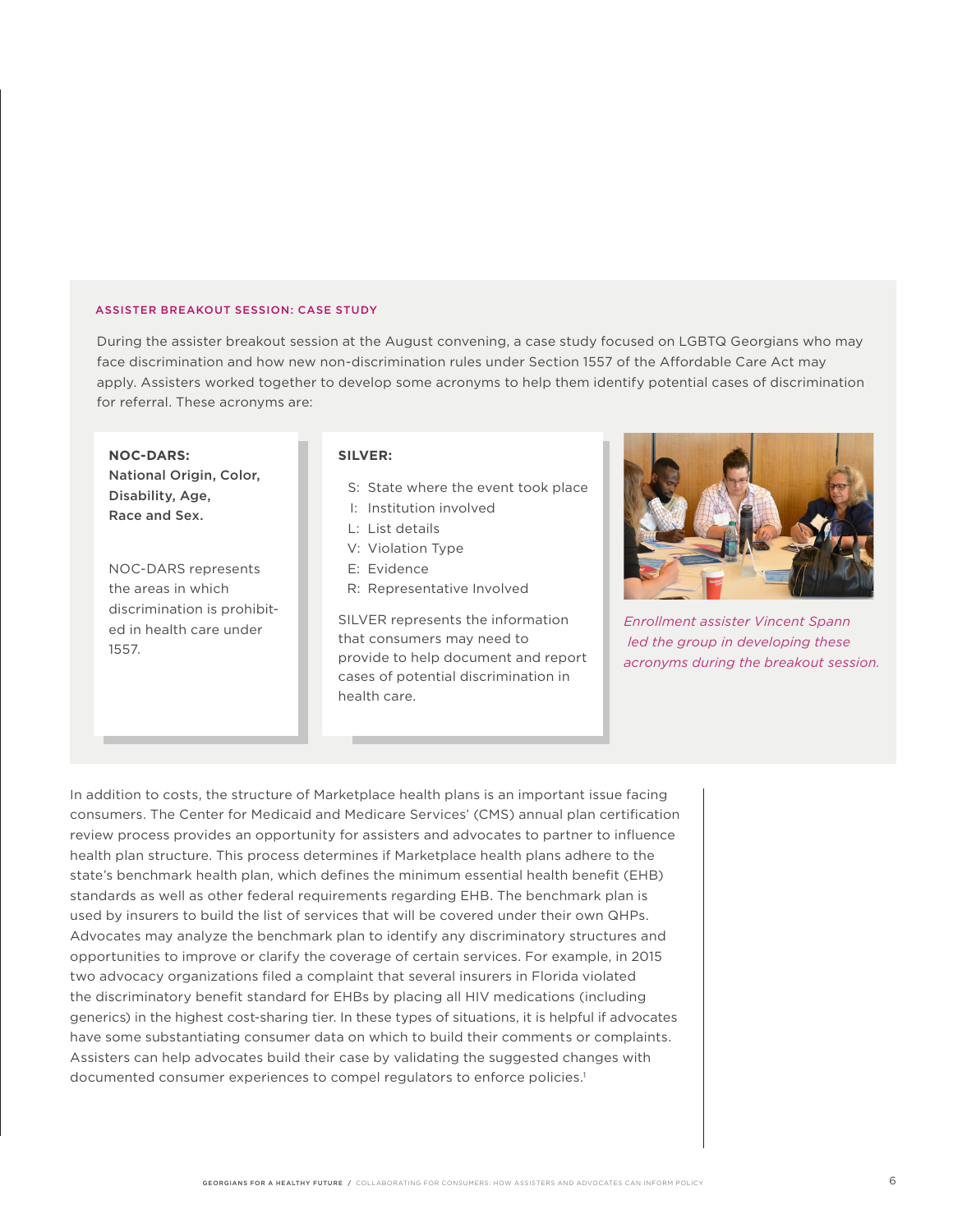

#### NETWORK ADEQUACY

Network adequacy serves as a critical link between having health insurance and accessing health care services. When consumers enroll in a health insurance plan, they gain access to a network of medical providers who should be able to deliver all of the health care services included within the plan's benefit package.

While network adequacy is not a new concept, it has a new urgency in light of the sheer number of newly insured Georgians enrolled in individual plans; the move on the part of insurance companies toward narrow networks and tiered networks, which limit the number of providers that plan enrollees can access; new federal standards; and a new model act from the National Association of Insurance Commissioners (NAIC) that provides updated guidance for states. Georgia's health advocates are already working to encourage state policymakers to adopt quantifiable, enforceable, modern network adequacy standards, similar to what is laid out in the NAIC model act released in the fall of 2015.

Around the same time, the recipients of a new round of federal funding for enrollment assistance were announced. That funding, which extends from 2015 to 2018, came with the requirement that assisters place an increased emphasis on the post-enrollment needs of consumers. These needs include finding an in-network health care provider, education on how to use health coverage effectively, and assistance with the complaints and appeals

#### PROVIDER DIRECTORY IMPROVEMENT LEGISLATION

When helping consumers find a health care provider, assisters often use or refer consumers to the plans' provider directories. Local assisters repeatedly found these directories to be inaccurate and incomplete. GHF received this feedback through informal partner relationships and through formal debrief sessions after open enrollment periods. GHF used this information to craft legislation that improves the accuracy and usability of provider directories and worked with the legislature and advocacy partners to get it passed into law. Now that the legislation has been adopted, GHF will work with the Department of Insurance to craft regulations so that the new law can be implemented and enforced effectively. GHF will need to educate assisters about several of the provisions of the new legislation as they directly affect consumers. For example, assisters will need to be informed about the new complaint processes so that they can refer consumers to a portal to report provider directory issues. Additionally, the legislation requires insurers to honor provider directory inaccuracies and charge consumers to pay only the in-network cost-sharing, if a consumer relies on an inaccurate directory and, as a result, receives care out-ofnetwork. These, along with other provisions, will be important for assisters to understand as consumers may come to them if they are surprised by an unexpected out-of-network bill.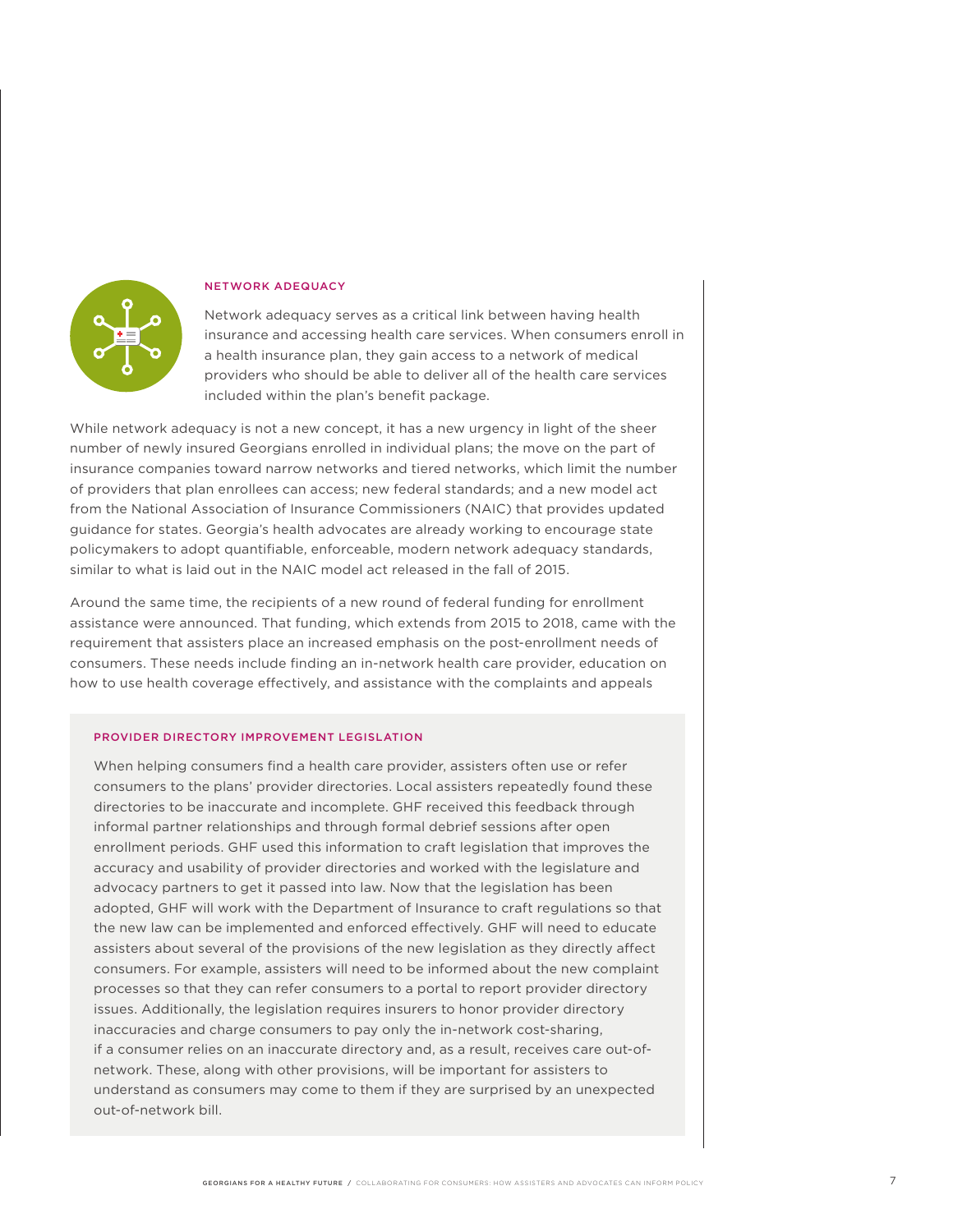process through the Marketplace and insurers. Through this post-enrollment work, many assisters will gain an understanding of how the issue of network adequacy is impacting their consumers, and this information will be very important in the on-going policy discussions of network adequacy. Feedback from assisters may vary significantly depending on an assister's location in an urban or rural community, the types of providers available in an area, or even the number of health plans offered in the region. Documented consumer experiences and trends, as communicated by assisters, will be critical for advocates and policy makers, especially as they seek to define network adequacy standards that will be applied statewide across thousands of differing communities.



#### COVERAGE GAP

Georgia has yet to close the coverage gap created by a 2012 Supreme Court decision that leaves hundreds of thousands of low-income Georgians without health coverage because they do not qualify for Medicaid and cannot get financial assistance to purchase health care coverage on the Marketplace. Many of those in the coverage gap come

to enrollment assisters to try to enroll in health insurance only to find out that they do not qualify for any type of coverage. In fact, Georgia's enrollment assisters have repeatedly expressed to advocates that this is the biggest barrier to enrollment that their consumers face. While enrollment assisters may be unable to advocate publicly for Georgia to close its coverage gap by expanding Medicaid, they still have a very important role to play in the debate over this policy.

#### POLICY BREAKOUT SESSION



During the policy breakout session at the August convening, advocate broke into three groups to discuss the most important advocacy issue they could take on in 2017 in the areas of affordability, access to care, and the uninsured. All three groups identified the same issue as their highest priority: closing the coverage gap.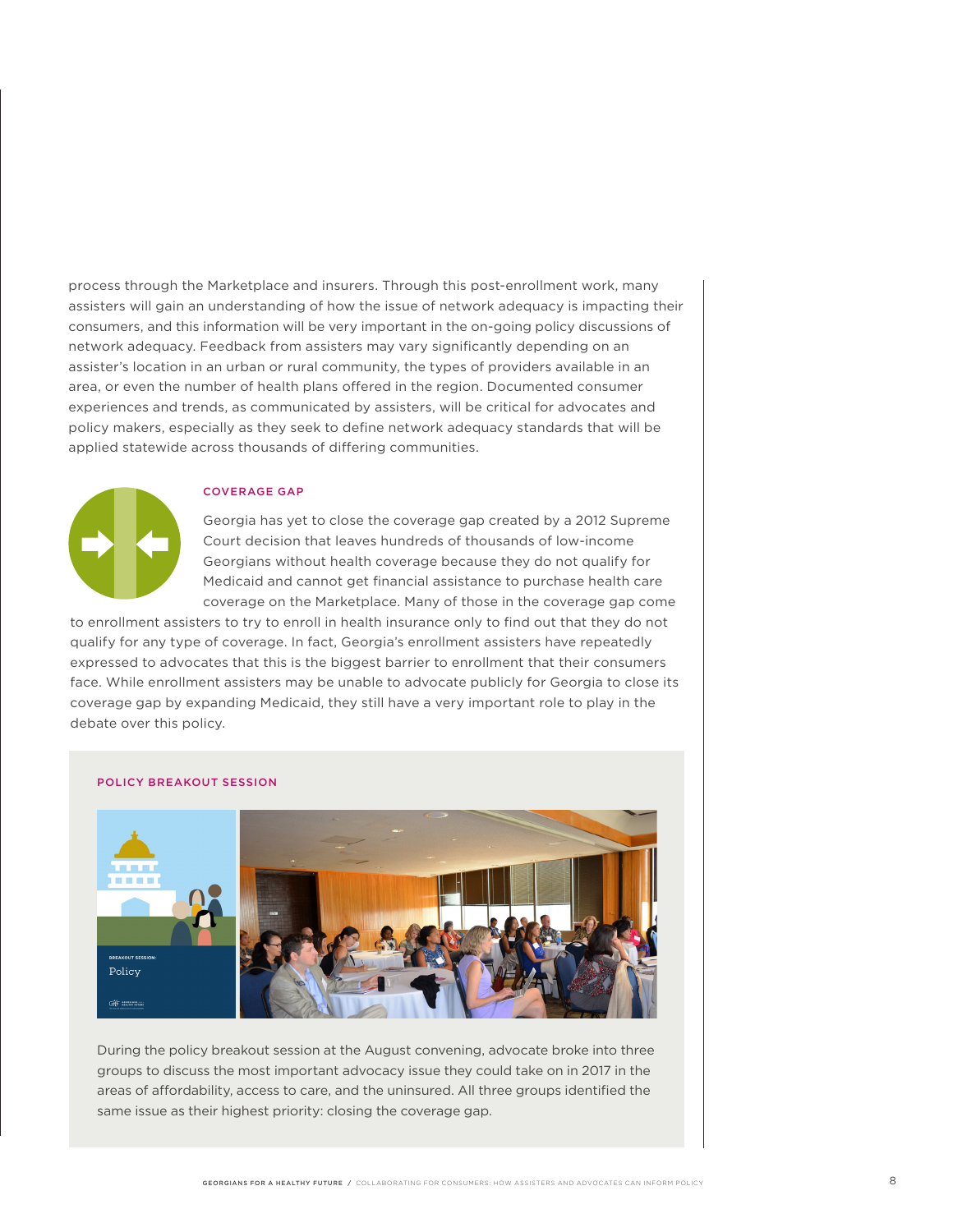Consumer stories from people who fall in the gap are consistently among the best tools that advocates have in the fight to close the gap. Stories from real Georgians help to illustrate to community leaders, the media, and policymakers who is in the gap, how this policy decision impacts their lives, and why it's important to address this issue now. It also provides the consumers with a sense of empowerment; rather than being left with no health insurance and no options, they can tell their story and be part of an effort to fix the problem. Assisters interact with people in the coverage gap regularly through their community outreach and enrollment work. One of the most important things assisters can do is to connect people in the gap with advocates. Advocates can then work with those Georgians to connect them to free health care and to empower them to share their story so that they can advocate for themselves. Advocates can facilitate story collection by working with assister organizations to create HIPPA-compliant waiver forms so that consumer information can be shared between partners in a way that protects the consumer and the assister.

In the coming years, the effort to close the Georgia's coverage gap will be successful and health care coverage will be extended to low-income Georgians. At that point, it will be imperative that assisters and advocates work together to reach the hundreds of thousands of people who are newly eligible for coverage. Depending on how Georgia crafts its coverage gap solution, consumers may be enrolling in private coverage through the Marketplace, public coverage through Medicaid, or a uniquely-Georgia coverage option. Enrollment assisters will be some of the primary messengers to let people know that they may newly qualify for coverage and to educate them on how to enroll. Advocates will need to work with assisters to make sure they understand who may or may not qualify, how enrollment may work, and what consumers need to do to use their coverage and stay enrolled. Strong partnerships will be important so that timely, accurate information gets to consumers across the state.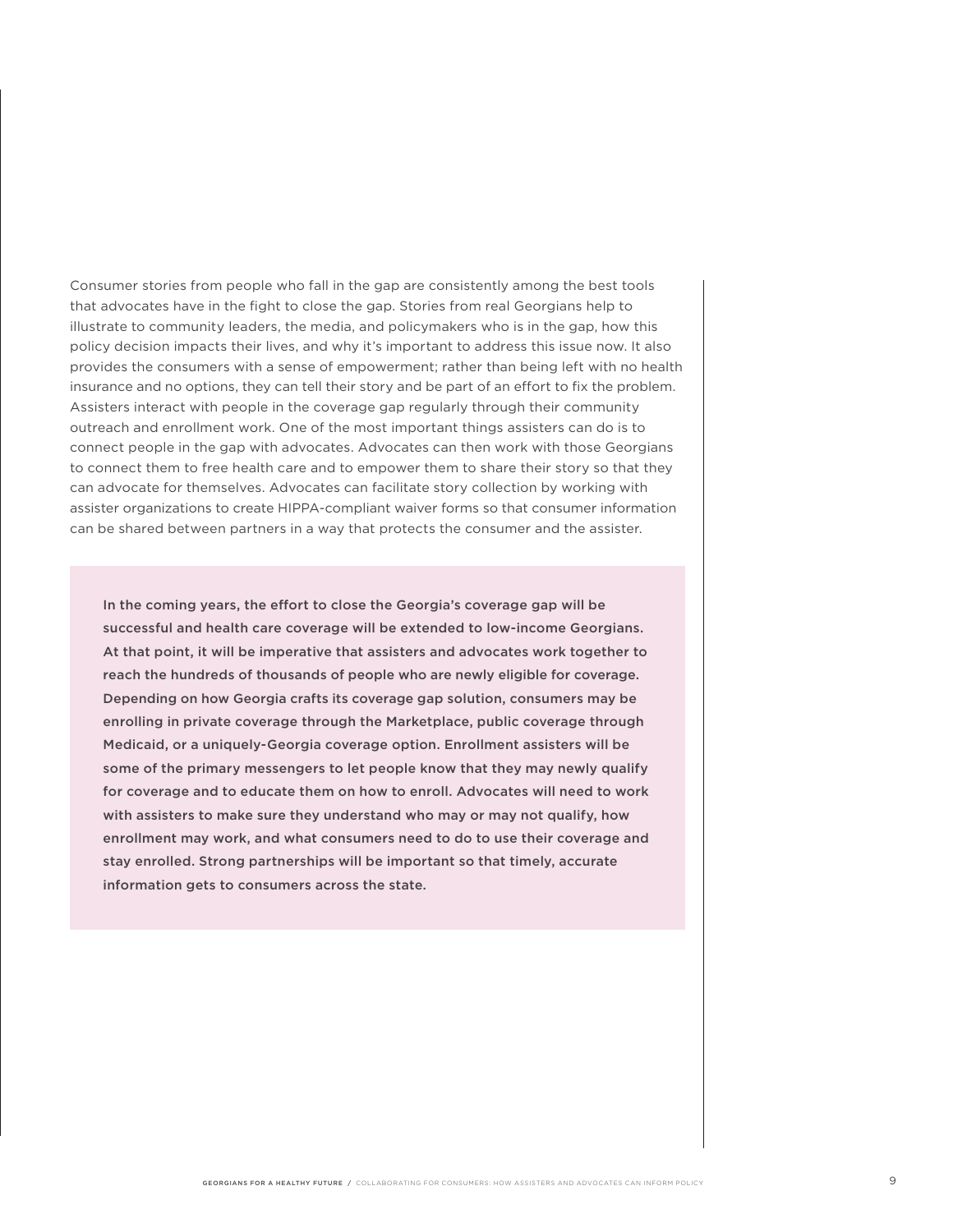

#### CONSUMER ASSISTANCE

Consumer assistance is a foundational activity for enrollment assisters and an important part of the work of advocates as well. Neither can provide everything a consumer needs, but partnerships and referrals can help provide more complete consumer support. In this way, assisters and advocates make natural partners. Aside from direct

consumer assistance, there are additional opportunities in the consumer assistance space for assister-advocate partnerships.

In the 2016-2017 open enrollment period (Open Enrollment 4), five states with federally facilitated marketplaces will be pilot testing a new quality rating system (QRS) for health plans offered in their states. The QRS are meant to provide consumers with information about prospective health plans' performance on key quality and consumer satisfaction metrics. Georgia is not one of the pilot sites; however, advocates should spend the year learning from the pilot states by talking to other state advocates and keeping the Georgia Department of Insurance (DOI) informed of these efforts. Further, assisters should share with assisters the information they have about how QRS have worked elsewhere and, when it is rolled out in Georgia, help assisters tailor outreach and education tools for consumers to reflect the new QRS. This collaboration should result in a rating system that is easily useable and understandable by consumers, and provides them with the information they need to make enrollment decisions. Assisters and advocates should continue to share feedback with each other after the implementation of the QRS as the system will need to be improved and refined over time to reflect consumer needs and changes in technology and health plan structure.

To further assist consumers, advocates and assisters may work together to promote the implementation of a state Consumer Assistance Program (CAP). State CAPs provide a wide range of consumer services, including assisting consumers with filing appeals of claim denials or complaints against health plan practices; educating consumers about their rights in getting and keeping health insurance; tracking consumer complaints to help identify recurring problems and strengthen oversight; and helping consumers resolve problems with obtaining premium tax credits.

Georgia had a CAP operated by the DOI until 2013, when funding was discontinued. Re-establishing a CAP would be valuable to Georgia consumers, provide assisters with a partner within the DOI, and benefit advocates by providing important statewide data about the problems that consumers are experiencing with their coverage. Assisters can help in the effort to establish a Georgia CAP by providing data to advocates of how many of their consumers need complex post-enrollment assistance, and trends about what types of post-enrollment assistance are needed.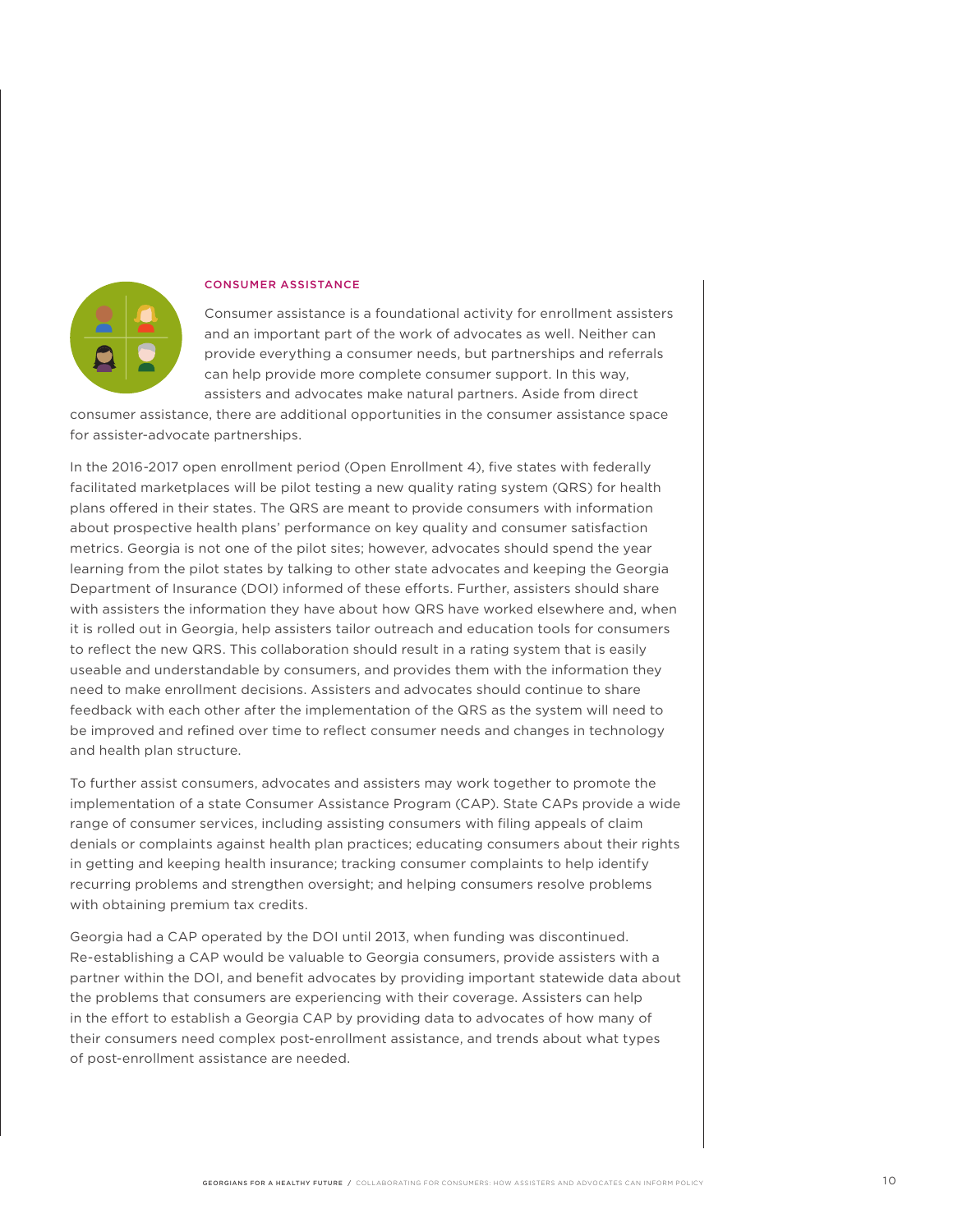## Steps to collaboration in Georgia

It is clear that there are a myriad of opportunities for advocates and assisters to partner for the benefit of Georgia's consumers. In order to collaborate successfully, partnerships must be developed and both parties must actively opt to participate in the partnership. Enrollment assisters and advocates must each play a role in facilitating these collaborations.

It is evident that enrollment assisters' relationships to their communities and to individual consumers are a key tool that can be leveraged for policy change. One way their relationships can be utilized is the collection of individual stories that illustrate trends in consumer experiences, like difficulty finding a provider, falling in the coverage gap, or discriminatory coverage within a health plan. Assisters can partner with advocates to collect those stories through a variety of mechanisms. This may include a "warm" hand-off when an assister contacts an advocate on a consumer's behalf to introduce them and begin the conversation; collecting a consumer's contact information with a waiver that allows them to share the information with an advocate partner; or collecting the consumer's full story (and waiver) to share with advocates.



 "We often sit at advocacy tables, and we invite you to sit at our tables too. I encourage advocates to seek out opportunities to participate in the activities of direct service organizations by participating in advisory committees and working with us on story collection."

#### *Jemea Dorsey CEO of the Center for Black Women's Wellness*

The innumerable individual interactions that assisters have with consumers can also become a powerful source of data if collected in a concerted way. Many assisters must report consumer stories as part of their regular reporting, along with more standard metrics like number of consumers assisted or enrolled. Assisters can record these consumer stories in spreadsheets or databases in a way that makes it easy to analyze the stories for recurring themes. This data can be easily sorted and reviewed before debriefs or partner meetings to inform the discussion and highlight issues that may be surfacing. If assisters are already recording data like this, assister organizations can aggregate it for an even wider perspective on consumer experiences. This data aggregation would be especially significant if it were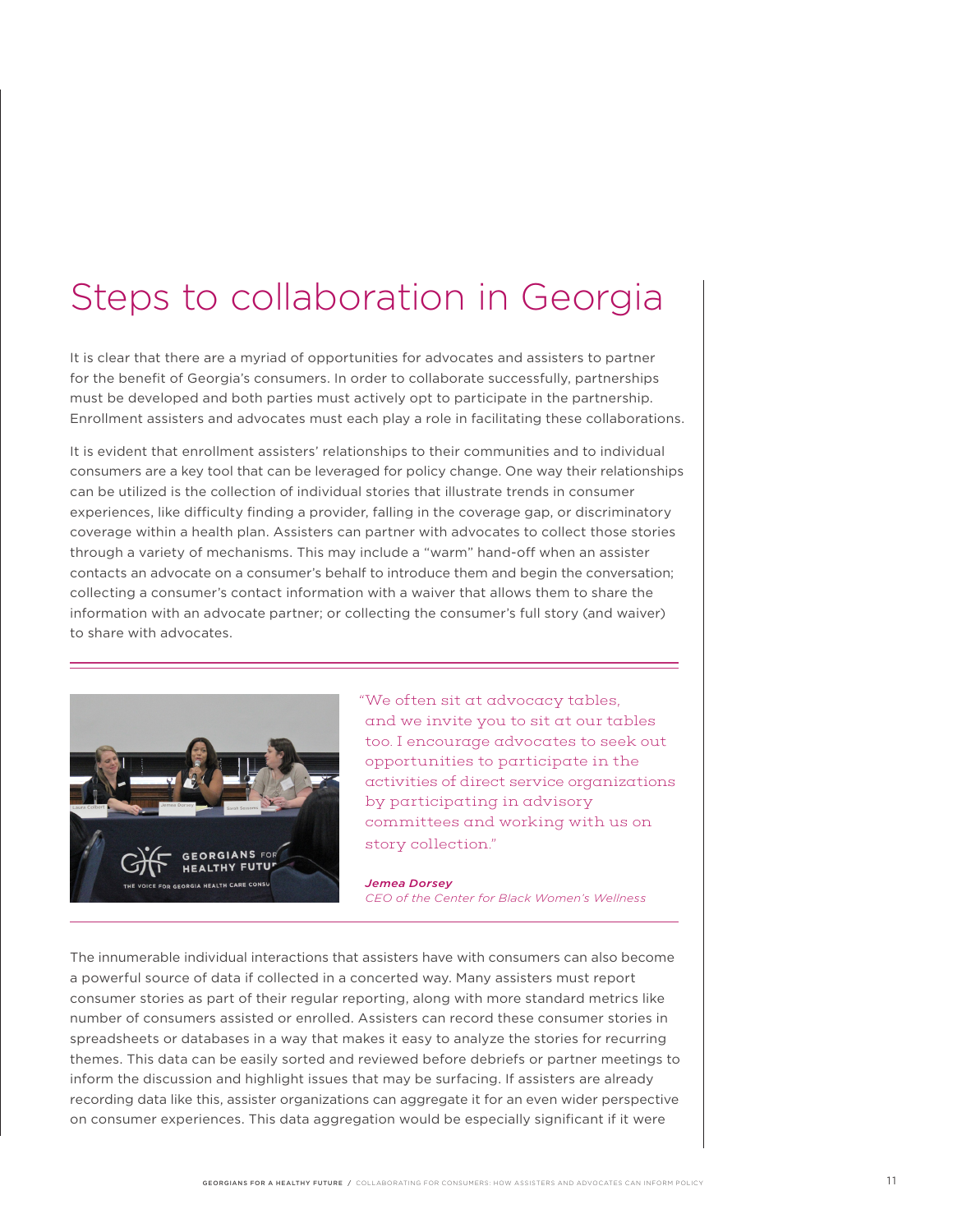#### A PARTNERSHIP FOR IMPROVED HIV CARE AND ACCESS TO MEDICATIONS

Enrollment assisters from The Health Initiative (HI) work on-site at AIDS Service Organizations (ASOs) to ensure people living with HIV & AIDS (PLWHA) have the resources they need to access health care and coverage. This includes enrollment assistance for PLWHA, among other services. This relationship provides HI with on-the-ground information about consumers' experiences related to managing their HIV/AIDS diagnoses.

When HI identifies a problem, like specialty tier pricing for HIV medications, assisters inform advocates at Georgia Equality (GE), with whom they share office space. GE then works with governmental entities to identify ways to educate consumers about their options for getting those medications at an affordable price.

Oppositely, when GE received information at a policy meeting about problems for consumers trying to access Pre-exposure prophylaxis (PrEP) medications to prevent the transmission of HIV, the advocates asked the HI assisters if this was bearing out among consumers at the ASO. This real-time information provided important feedback to GE about the extent of the problem.

periodically reported to stakeholders like state advocates and the Georgia Department of Insurance. State advocates can then pass relevant information on to federal advocates (like In the Loop) and the U.S. Department of Health and Human Services so that it can be addressed at the most appropriate level. Both the collective data of consumer experiences by assister organizations and individual consumer stories from assisters provide important information that can help to influence the policy conversations on relevant issues.

Advocates also need to consider how they can be good partners and reciprocate the work of assisters. One way to do that is to establish relationships with assisters through consumer referrals. Advocates may want to train a number of enrollers on the characteristics of the people that they represent, their health needs, and other information that may be helpful in the enrollment process. In this way, the assisters can better help consumers, and advocates can feel confident in their referrals. Advocates can also help assisters by partnering with them to develop consumer education tools. Assisters know what kind of educational resources, like fact sheets or videos, consumers need, but often do not have the time or resources to create them on their own. With input from assisters, advocates can create these resources for use by assisters and consumers. Georgians for a Healthy Future did this with the development of an enrollment toolkit, which included fact sheets for every stage of enrollment and post-enrollment, and an interactive post-enrollment workbook for use by consumers who are new to health insurance. GHF has distributed these resources to enrollment assisters for their use with consumers and provides free access to them through the Georgia Enrollment Assister Resource (GEAR) webpage.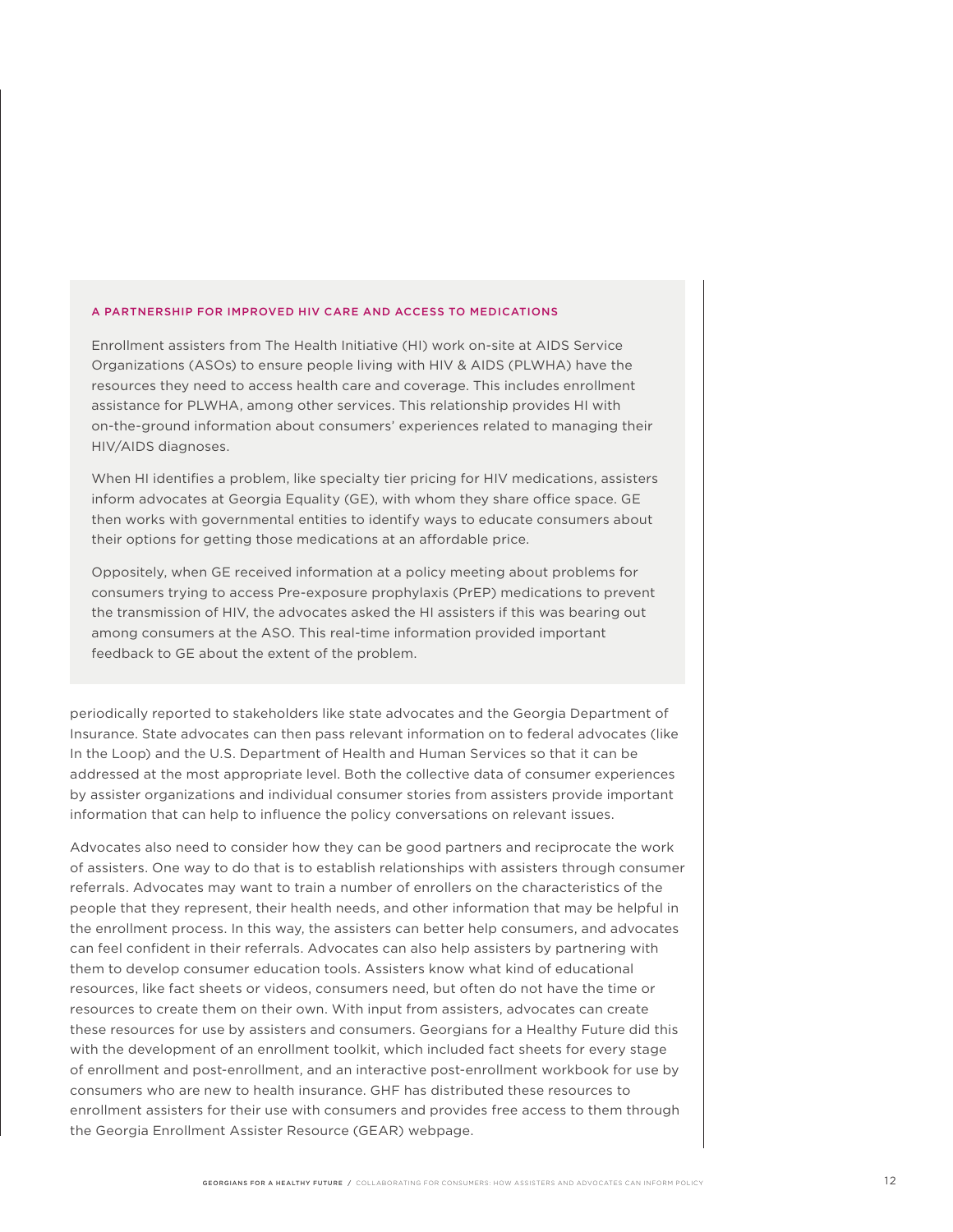Advocates can build on their partnerships with assisters, by specifically soliciting assister involvement and feedback in policy matters. Advocates can do this by inviting assisters to take part in relevant coalitions, policy forums, and other meetings. Having assisters at the table for these conversations will facilitate opportunities for assister feedback on policy issues, help both parties develop a shared language and perspectives, and build trusting relationships between them. Along the same lines, advocates should specifically solicit assister feedback when determining a policy agenda, strategy for a policy change, submitting public comments to a government agency, or other relevant effort. The on-theground information and consumer experiences that assisters provide may provide critical information that helps to shape recommendations and policy, ultimately strengthening the outcome of the effort and benefiting consumers.

# Conclusion

The health insurance and health care systems are increasingly complex, and consumers need help. They need help making sense of their options and rights as consumers, and they deserve to have their voices heard as policy decisions are made that impact their health and access to care. Strengthening partnerships between organizations that specialize in policy advocacy and those that directly serve consumers each and every day can help ensure that consumers have a voice and that our health system works for them.

#### **REFERENCES/RESOURCES**

**Families USA, Public Policy Toolkit for Enrollment Assisters:** http://familiesusa.org/sites/default/files/enrollment-assister-toolkit/docs/NAV\_Enrollment%20Assisters%20Toolkit\_web\_full.pdf **Network adequacy report, GHF** 

**CAP program report:** https://www.cms.gov/CCIIO/Resources/Files/Downloads/csg-cap-summary-white-paper.pdf

1 The National Health Law Program and the AIDS Institute. (2015, January 19). Letter to HHS Office of Civil Rights on pending HIV discrimination complaint. Retrieved from http://www.healthlaw.org/publications/browse-all-publications/Letter-to-HHSOfficeofCivilRights#.V3Ku-WgrKUk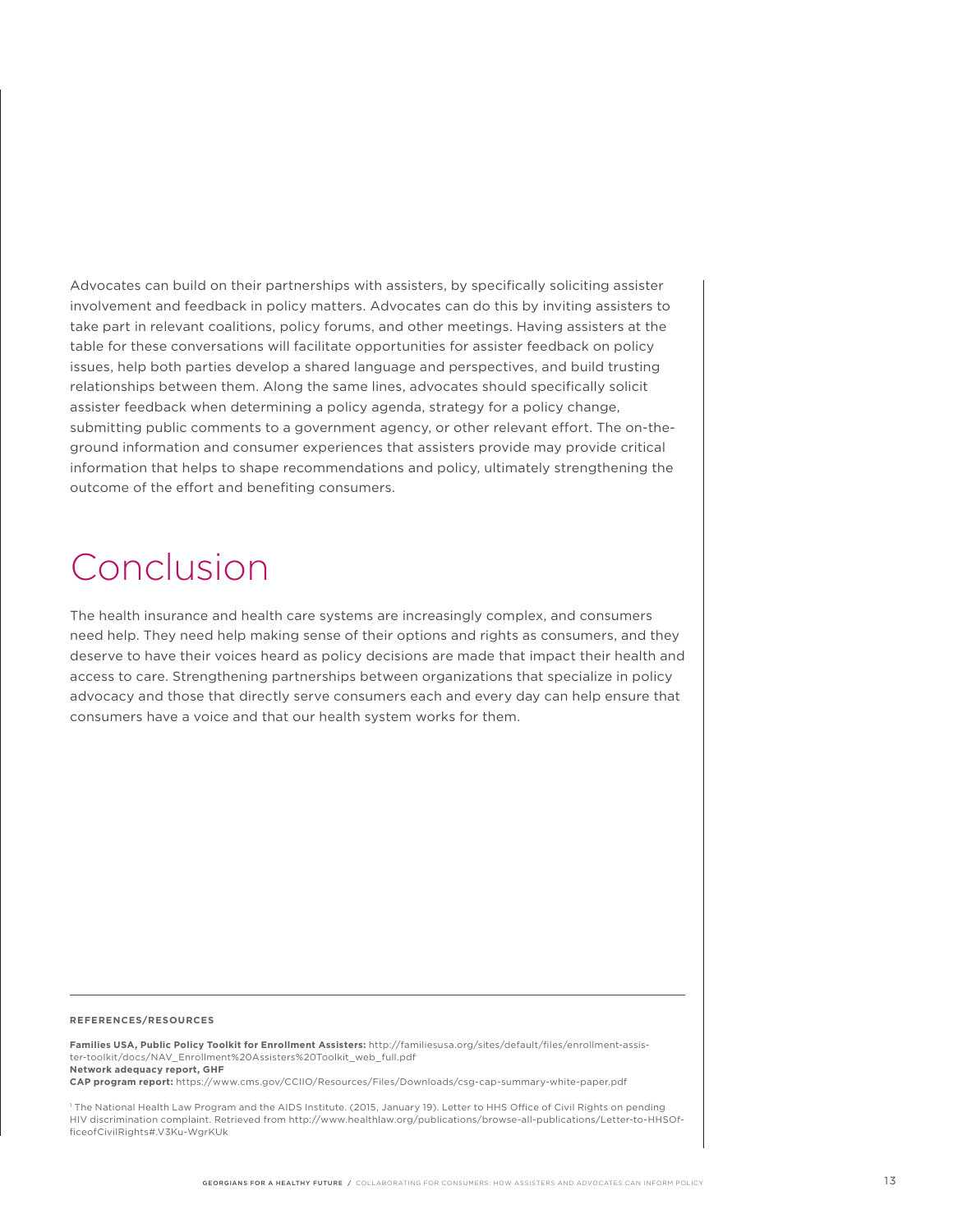

Assisters adjust enrollment



INFORMATION & RECOMMENDATIONS **INFORMATION & RECOMMENDATIONS**